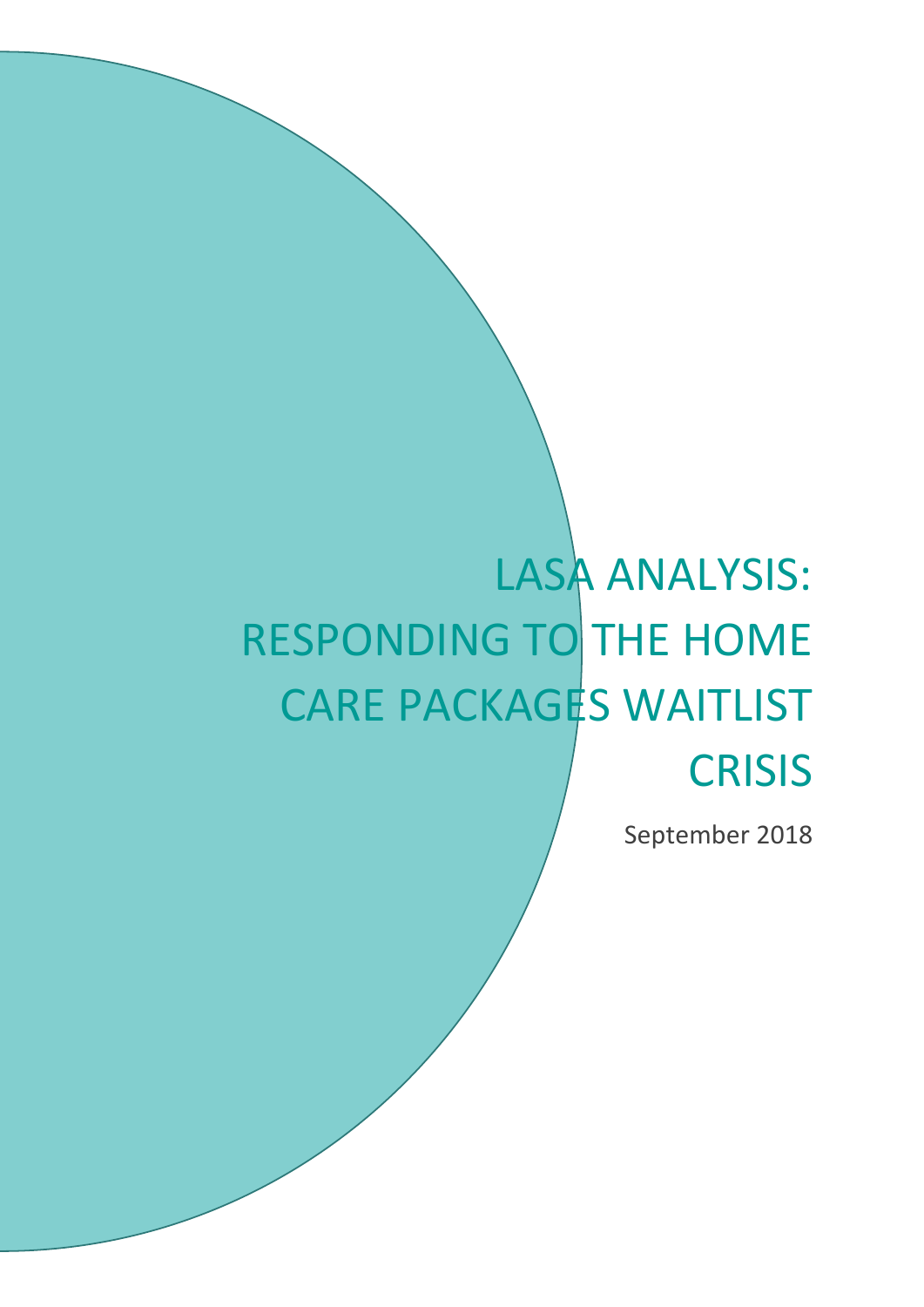# **CONTENTS**

| 6. |  |
|----|--|
|    |  |
|    |  |
|    |  |
|    |  |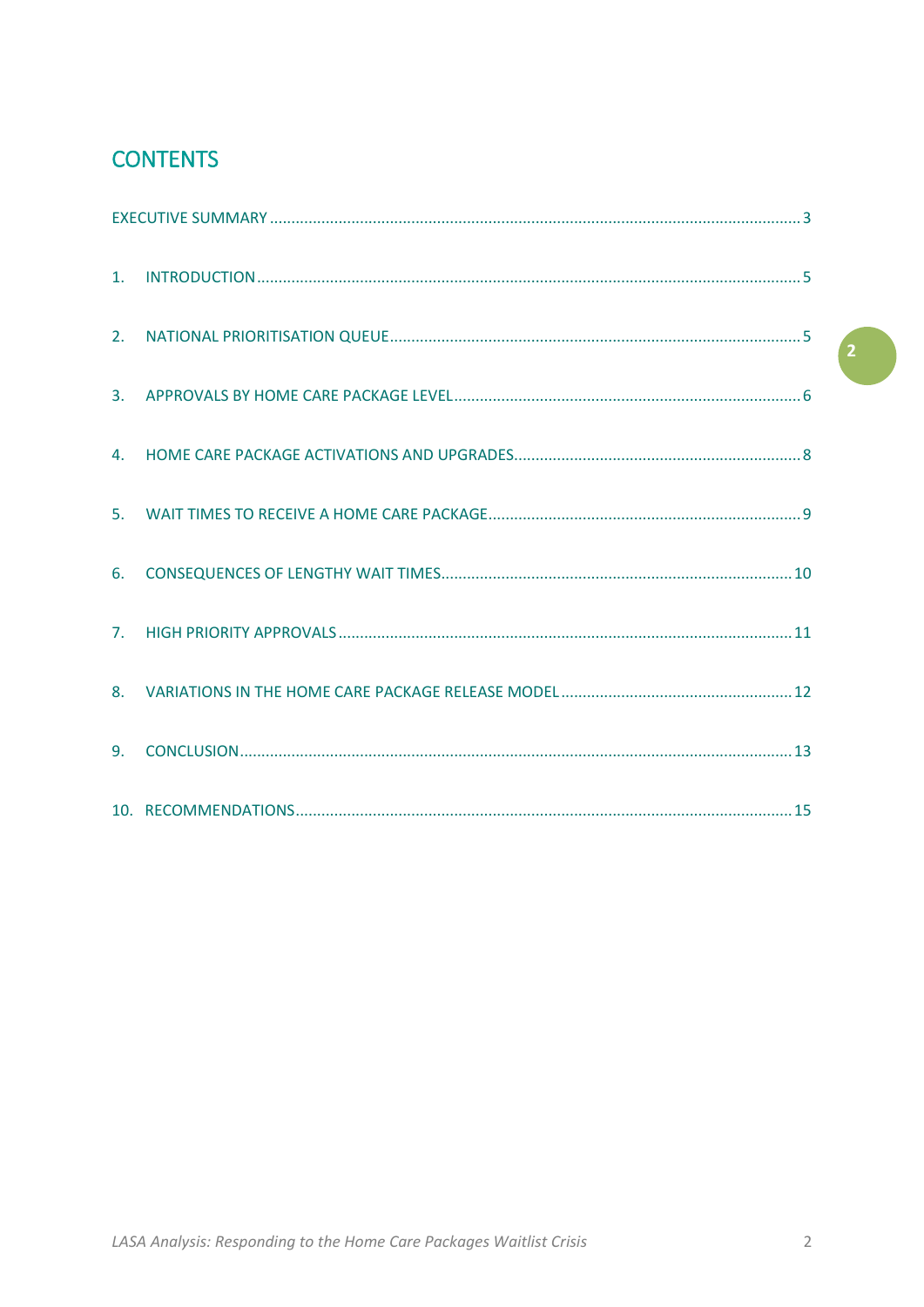## <span id="page-2-0"></span>EXECUTIVE SUMMARY

The number of older Australians on the national prioritisation queue has grown by a third of the number reported at its commencement on 27 February 2017, now totaling 108,456 at 31 March 2018.

Of all the people on the national prioritisation queue at 31 March 2018, over 80 per cent are awaiting a level three or four home care package (HCP).

HCP approvals by package level has remained relatively stable across the 12 months to 31 March 2018 with an estimated 132,000 HCP approvals per year.

HCP approvals for levels two through to four, each accounted for near a third of all HCP approvals in the quarter to 31 March 2018.

HCP assignments may vary from quarter to quarter and will be very much dependent on the number of HCP activations that result from HCP assignments during any given quarter.

For each quarter to 31 December 2017, the combined number of HCP upgrades and new entry HCP activations accounted an average 21,353 consumers for each quarter. This equates to near 85,000 HCP activations per year, noting ACFA reported near 97,000 consumers were accessing HCPs in 2016-17<sup>1</sup>.

HCP approvals appear to outweigh HCP activations by an additional 50 per cent. Until such time that Government increases HCP activation levels such that they exceed numbers of HCP approvals, the home care package waitlist crisis will inevitably continue.

At 31 March 2018, maximum wait times for older Australians with a high level HCP approval extended beyond 12 months while for lower level HCPs, they ranged between three to nine months.

It is critical that maximum wait times for high level HCPs be reduced as a matter of national urgency. The impact of lengthy wait times for older Australians unable to access a HCP at their approved level will undoubtedly result in increased rates of hospital admissions and entries to residential care.

Such impacts run counter to the intention of the *Home Care Package Program<sup>2</sup>* in facilitating ageing in place for older Australians.

Consequences of lengthy wait times include increasing numbers of consumers with unmet needs or accumulating unspent funds following HCP assignment<sup>3</sup>.

1

*LASA Analysis: Responding to the Home Care Packages Waitlist Crisis* 3

<sup>1</sup> Aged Care Financing Authority (2018) *Sixth Report on Funding and Financing of the Aged Care Sector.*

<sup>2</sup> <https://agedcare.health.gov.au/programs/home-care-packages-program>

<sup>3</sup> Leading Age Services Australia (2018) *[Unmet needs and unspent funds: Improving home care package](https://lasa.asn.au/wp-content/uploads/2018/03/Unmet-neeDs-and-unspent-funds_-IMPROVING-home-care-package-ASSIGNMENT.pdf)  [assignment](https://lasa.asn.au/wp-content/uploads/2018/03/Unmet-neeDs-and-unspent-funds_-IMPROVING-home-care-package-ASSIGNMENT.pdf)*.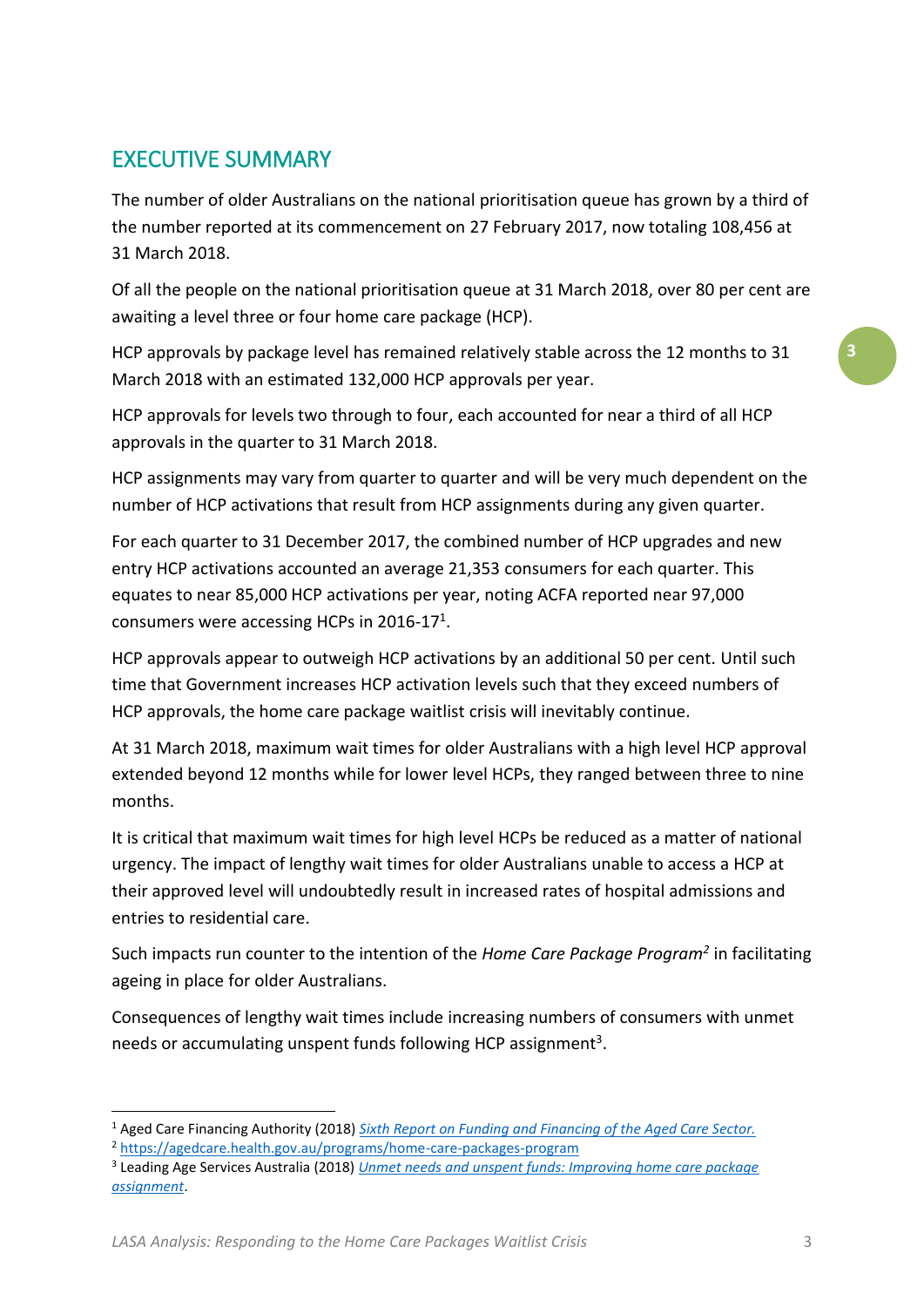Leading Age Services Australia (LASA) notes that the Aged Care Financing Authority (ACFA) has identified unspent HCP funds at 30 June 2017 totalling \$329 million with a recommendation for the review of policies concerning unspent package funds<sup>1</sup>.

LASA Members throughout Australia have more recently reported that Aged Care Assessment Teams (ACATs) are starting to focus on reducing high priority HCP approval numbers to no more than 15 per cent of all HCP approvals, ensuring a consistent national approach to providing equitable access to HCPs for older Australians.

Providers will continue to experience a decrease in high priority HCP approvals with some states likely to experience more substantial decreases in high priority HCP approvals compared with other states.

Lengthy wait times and reductions in high priority HCP approval numbers will ultimately result in consumers on the national prioritisation queue having to pay for interim care and support while awaiting for a HCP assignment.

LASA is concerned that lengthy wait times may disadvantage consumers who cannot afford to pay for care and support in the interim period leading up to HCP assignment.

Government needs to ensure that identification of genuine financial disadvantage is accounted for in determinations for HCP prioritisation at assessment, so these consumers can be prioritised for access to high level HCPs in the context of a capped HCP supply.

Such an approach is consistent with the principles for establishing a safety net for those consumers who cannot afford to pay for care and support.

Noting that currently there are near 132,000 HCP approvals made a year with near 97,000 consumers also accessing HCPs each year, an increase of an additional 60,000 HCPs per year is required to improve industry response to the existing and emerging consumer demand for HCPs. Such an increase in HCPs could generate a 70 per cent reduction in the current HCP waitlist over the next three years, demonstrating that Australia can do better in providing for the care needs of older Australians.

Importantly, Government need to plan for the necessary increase in the number of HCPs that is required during the next three year term above current forward estimates announced in the 2018-19 Federal Budget<sup>4</sup>.

This plan should include consideration for improving HCP assessment, approval and assignment processes (noting LASA's earlier recommendations in the position paper - Unmet needs and unspent funds: Improving home care package assignment<sup>3</sup>).

*LASA Analysis: Responding to the Home Care Packages Waitlist Crisis* 4

**.** 

<sup>4</sup> 2018-19 Health Portfolio Budget Statements, Outcome 6: Ageing and Aged Care, [http://www.health.gov.au/internet/budget/publishing.nsf/Content/2018-2019\\_Health\\_PBS\\_sup2/\\$File/2018-](http://www.health.gov.au/internet/budget/publishing.nsf/Content/2018-2019_Health_PBS_sup2/$File/2018-19_Health_PBS_2.06_Outcome_6.pdf) [19\\_Health\\_PBS\\_2.06\\_Outcome\\_6.pdf](http://www.health.gov.au/internet/budget/publishing.nsf/Content/2018-2019_Health_PBS_sup2/$File/2018-19_Health_PBS_2.06_Outcome_6.pdf)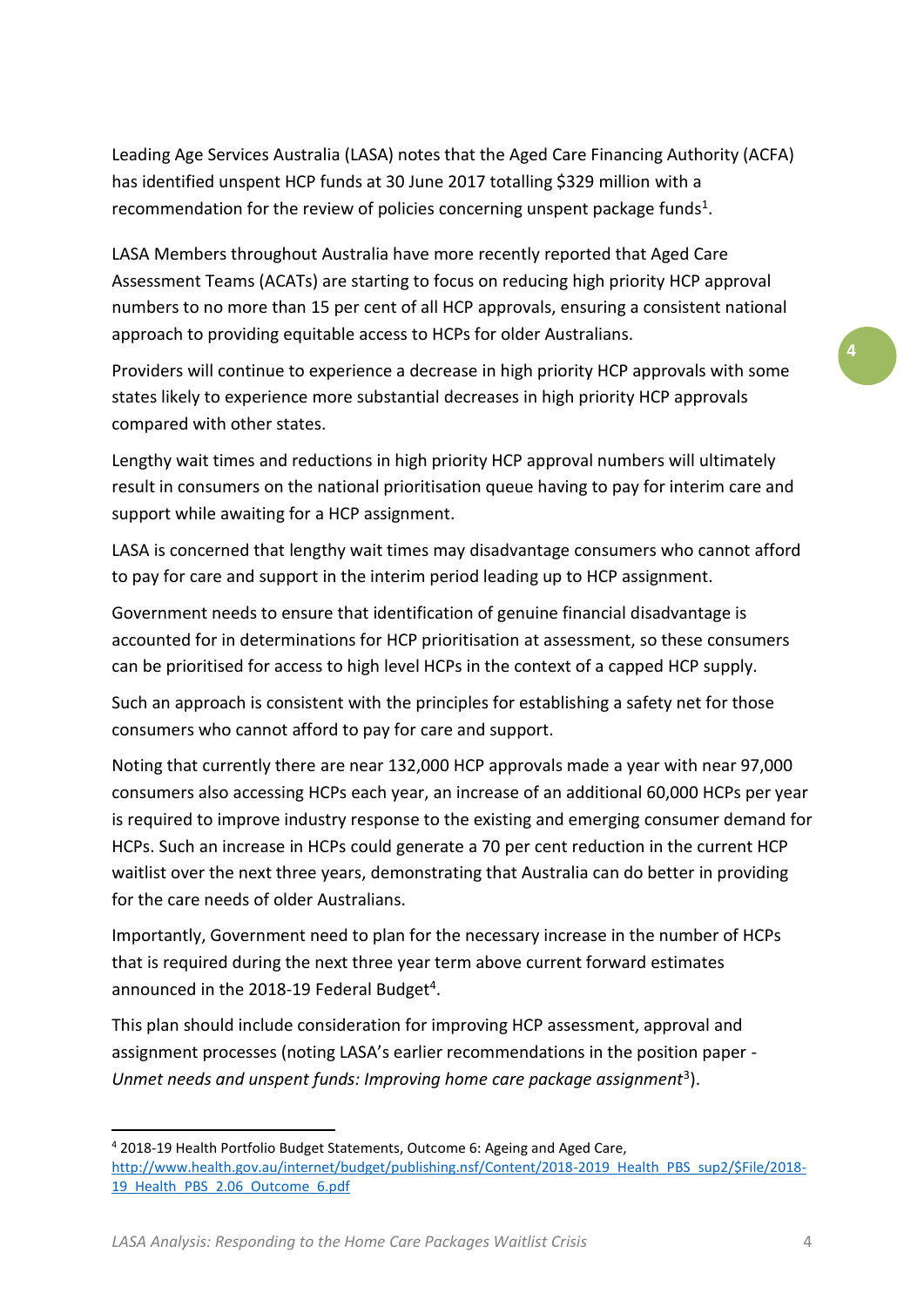# <span id="page-4-0"></span>1. INTRODUCTION

LASA is the national peak body representing and supporting providers of age services across residential care, home care and retirement living. Our purpose is to enable a high performing, respected and sustainable age services industry delivering affordable, accessible, quality care and services for older Australians. We represent our Members by advocating their views on issues of importance and we support our Members by providing information, services, training and events that enhance performance and sustainability.

The recently released *Home Care Packages Program Data Report 3rd Quarter 2017-18*<sup>5</sup> provides an update on the operation of the *Home Care Packages Program*<sup>2</sup> for the period between 1 January 2018 and 31 March 2018. This has afforded LASA the opportunity to undertake analysis of the Data Report to draw attention to pertinent issues concerning the increasing numbers of consumers on the national prioritisation queue.

In understanding demand for HCPs, account has been given to multiple variables including the number of older Australians on the national queue, the number of HCP approvals issued ongoing, wait times to be assigned a HCP, and the number of HCPs activated as an indication of supply.

## <span id="page-4-1"></span>2. NATIONAL PRIORITISATION QUEUE

There were 108,456 older Australians reported as waiting on the national prioritisation queue for a HCP at 31 March 2018<sup>5</sup>. This number is slightly greater than the 97,516 consumers who accessed a HCP in 2016-17<sup>1</sup>.

The national prioritisation queue has grown 33.9 per cent since it first commenced on 27 February 2017 when there were 80,996 older Australians approved for a HCP<sup>6</sup>. Only 4.8 per cent of this growth in demand for HCPs has occurred in the quarter to 31 March 2018.

Demand for HCPs can be expected to continue to increase as the ageing population increases. This suggests that a reduction in the number of older Australians currently on the national prioritisation queue should be a priority for Government during the next three year term.

Figure 1 shows that of the 108,456 older Australians on the national prioritisation queue at 31 March 2018, half had been assigned an interim HCP at a level lower than what they were assessed as needing while the other half have not been assigned a HCP at all<sup>5</sup>.

**.** 

<sup>5</sup> Department of Health (2018) *[Home Care Packages Program Data Report 3](https://gen-agedcaredata.gov.au/Resources/Reports-and-publications/2018/August/Home-care-packages-program-data-report-1-January-–)rd Quarter 2017-18, 1 January – 31 [March 2018.](https://gen-agedcaredata.gov.au/Resources/Reports-and-publications/2018/August/Home-care-packages-program-data-report-1-January-–)* 

<sup>6</sup> Department of Health (2017) *[Home Care Packages Program Data Report, 27 February](https://gen-agedcaredata.gov.au/Resources/Reports-and-publications/2017/September/Home-care-packages-program-data-report-27-February) – 30 June 2017*.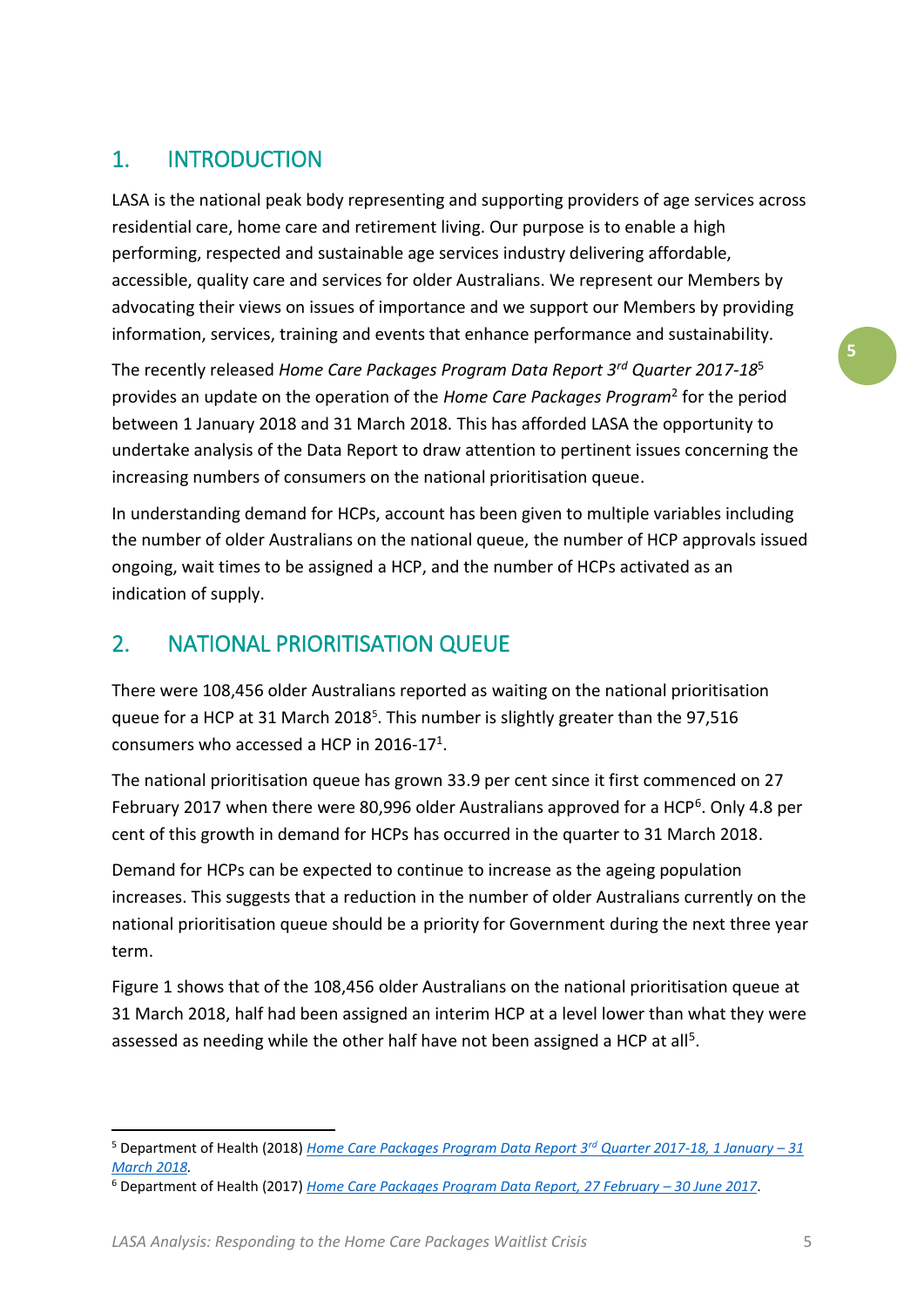Among the 54,821 people *assigned an interim HCP* at a level lower than their approved HCP level, most were awaiting assignment of an approved level four (76.5 per cent) or level three (23.5 per cent) HCP<sup>5</sup>. This indicates, among older Australians with interim HCP assignments, that there is a strong demand for upgrades to level four HCPs.

Among the 53,653 people *not having been assigned a HCP* at all, there were relatively equal numbers of people awaiting a level 2 (36.1 per cent), level 3 (35.8 per cent) or level 4 (27.3 per cent) HCP. Additionally, one half of this group have been reported as accessing care and support through the Commonwealth Home Support Program (CHSP)<sup>5</sup>. This indicates, among older Australians not having been assigned a HCP, that there is an equally strong demand for each of the HCP levels, two through four.



Figure 1. Number of people awaiting a HCP assignment at an approved HCP level for the quarter to 31 March 2018.

Importantly, of all people on the national prioritisation queue at 31 March 2018 there were 52.2 per cent awaiting assignment of a level four HCP and 29.5 per cent awaiting assignment of a level three HCP.

#### *Over 80 per cent of older Australians on the national prioritisation queue are waiting for a high level HCP.*

#### <span id="page-5-0"></span>3. APPROVALS BY HOME CARE PACKAGE LEVEL

There were 31,240 HCP approvals issued nationally by ACATs in the quarter to 31 March  $2018<sup>5</sup>$ . There has also been a national average of 33,014 approvals for each quarter during the 12 month period to 31 March 2018.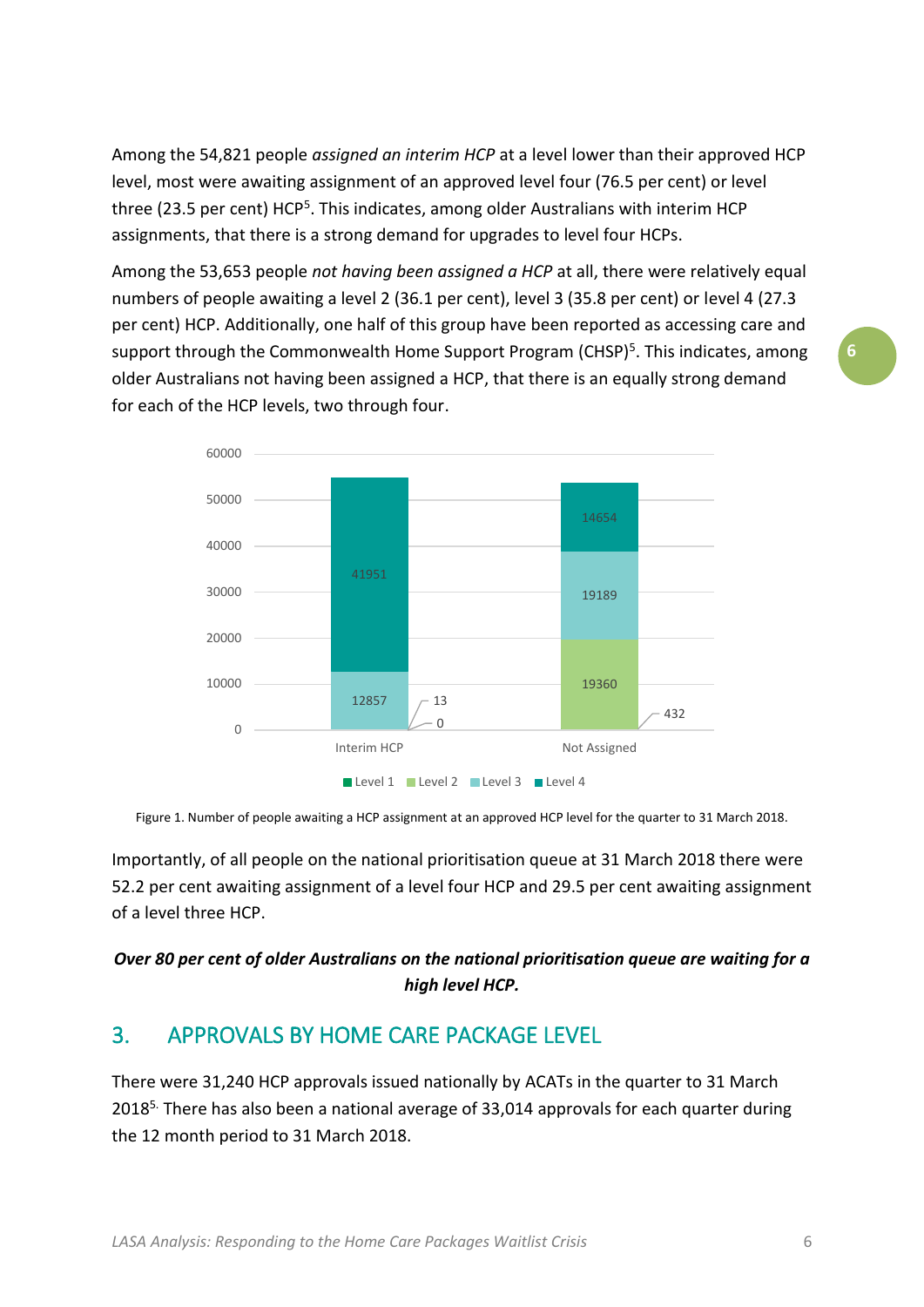

Figure 2 shows the distribution of HCP approvals by package level across the 12 month period to 31 March 2018 5,6,7,8.

Figure 2. Percentage of HCP approvals by package level relative to all HCP approvals for each quarter to 31 March 2018.

Distribution of HCP approvals by package level has remained relatively stable across the 12 months to 31 March 2018. HCP approvals for levels two through four accounted for 27.8 per cent, 36.4 per cent and 35.3 per cent of all HCP approvals, respectively in the quarter to 31 March 2018. This suggests HCP assignments to consumers on the national queue should be released to achieve an equal ratio of HCP activations across HCP levels two through four ongoing.

ACFA have reported that the number of HCPs released to consumers on the national prioritisation queue at each HCP level takes into account the number of new HCPs that are available (having regard to the phased increase in the target home care provision ratio), as well as the number of HCPs that consumers have exited or not accepted in previous weeks<sup>1</sup>. As such HCP assignments may vary from quarter to quarter and will be very much dependent on the number of HCP activations that result from HCP assignments during any given quarter.

#### *HCP assignments for consumers on the national prioritisation queue should be released to achieve an equal ratio of HCP activations across HCP levels two through four ongoing.*

In contrast, the number of level one HCP approvals has remained below one per cent of all HCP approvals across the 12 months to 31 March 2018<sup>5</sup>. This low HCP approval rate is not surprising, noting CHSP offers similar levels of care and support to that received through a level one HCP. This reiterates the ongoing need for Government to progress the integration

 $\overline{a}$ 

<sup>7</sup> Department of Health (2017) *[Home Care Packages Program Data Report, 1 July](https://www.gen-agedcaredata.gov.au/Resources/Reports-and-publications/2017/December/Home-care-packages-program-data-report-1-July-–-30) – 30 September 2017*.

<sup>8</sup> Department of Health (2017) *Home Care [Packages Program Data Report, 1 October](https://www.gen-agedcaredata.gov.au/Resources/Reports-and-publications/2018/Mar/Home-care-packages-program-data-report-1-October-–) – 31 December 2017*.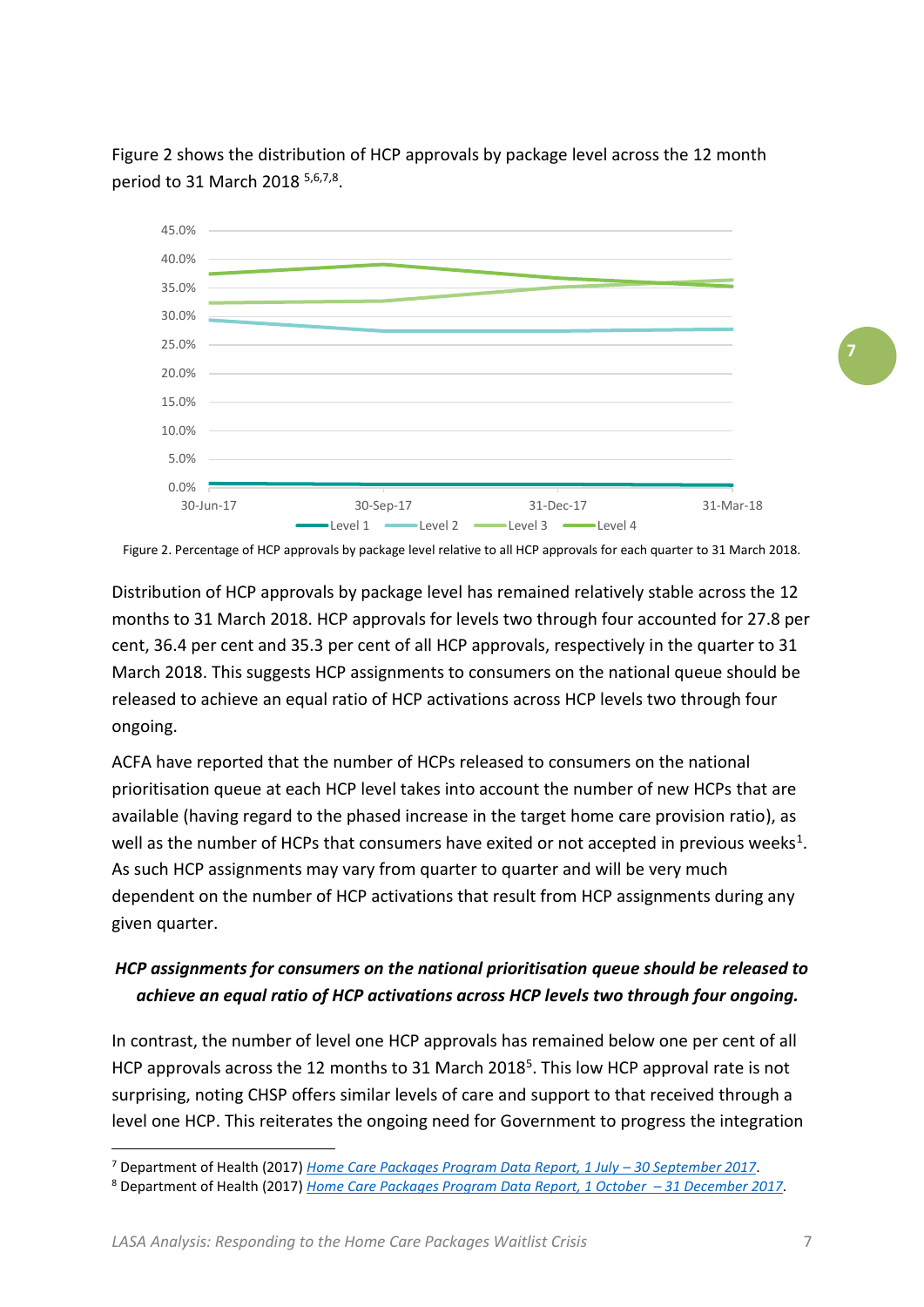of CHSP services and HCPs, noting the advice provided in the *Legislative Review of Aged*  Care<sup>9</sup>, so as to address the inequities created for consumers across both programs and hindering transition between them.

*The Government needs to progress the integration of CHSP services and HCPs, noting both programs currently offer similar low levels of in-home support whilst simultaneously creating inequities for consumers across both programs.* 

#### <span id="page-7-0"></span>4. HOME CARE PACKAGE ACTIVATIONS AND UPGRADES

The *Home Care Packages Program Data Reports* thus far provide limited information on the number of older Australians accessing a HCP<sup>5,6,7,8</sup>. Available data focuses exclusively on the total number of consumers receiving a HCP rather than the number of consumers receiving HCPs by package level. More detailed data is required concerning consumers receiving care at each HCP level to better understand HCP activations relative to HCP approvals across HCP levels.

#### *Data reporting needs to include the number of consumers receiving care at each HCP level to better understand HCP activations relative to HCP approvals across HCP levels.*

There were 77,918 older Australians with an active HCP at 31 December 2017<sup>5</sup>. This represents a 7.8 per cent increase in HCPs since 27 February 2017<sup>6</sup>.

Importantly, the number of HCP upgrades and new entry HCP activations are reported for each quarter across this period, and combined they provide indication of HCP supply relative to demand.

Table 1 shows the number and percentage of HCP upgrades, new entry HCP activations and HCP queue returns as a proportion of HCP assignments for each quarter to 31 December 2017.

|                                  | 30 Jun 17 |      | 30 Sep 17 |      | 31 Dec 17 |      |
|----------------------------------|-----------|------|-----------|------|-----------|------|
|                                  | N         | %    | N         | $\%$ | N         | %    |
| <b>HCP Assignments</b>           | 47,729    |      | 32,722    |      | 50,300    |      |
| <b>HCP Upgrades</b>              | 13,995    | 29.3 | 9,233     | 28.2 | $13,631*$ | 27.1 |
| <b>New Entry HCP Activations</b> | 6,900     | 14.5 | 11,200    | 34.2 | 9,100     | 18.1 |
| <b>HCP Queue Returns</b>         | 26,834    | 56.2 | 12,289    | 37.6 | 27,569    | 54.8 |

Table 1. Assignments, upgrades, new entries and queue return numbers/percentages for each quarter to 31 Dec 2017.

● Based on 27.1 per cent of all releases

**.** <sup>9</sup> Department of Health (2017) *[Legislative Review of Aged Care 2017.](https://agedcare.health.gov.au/legislated-review-of-aged-care-2017-report)*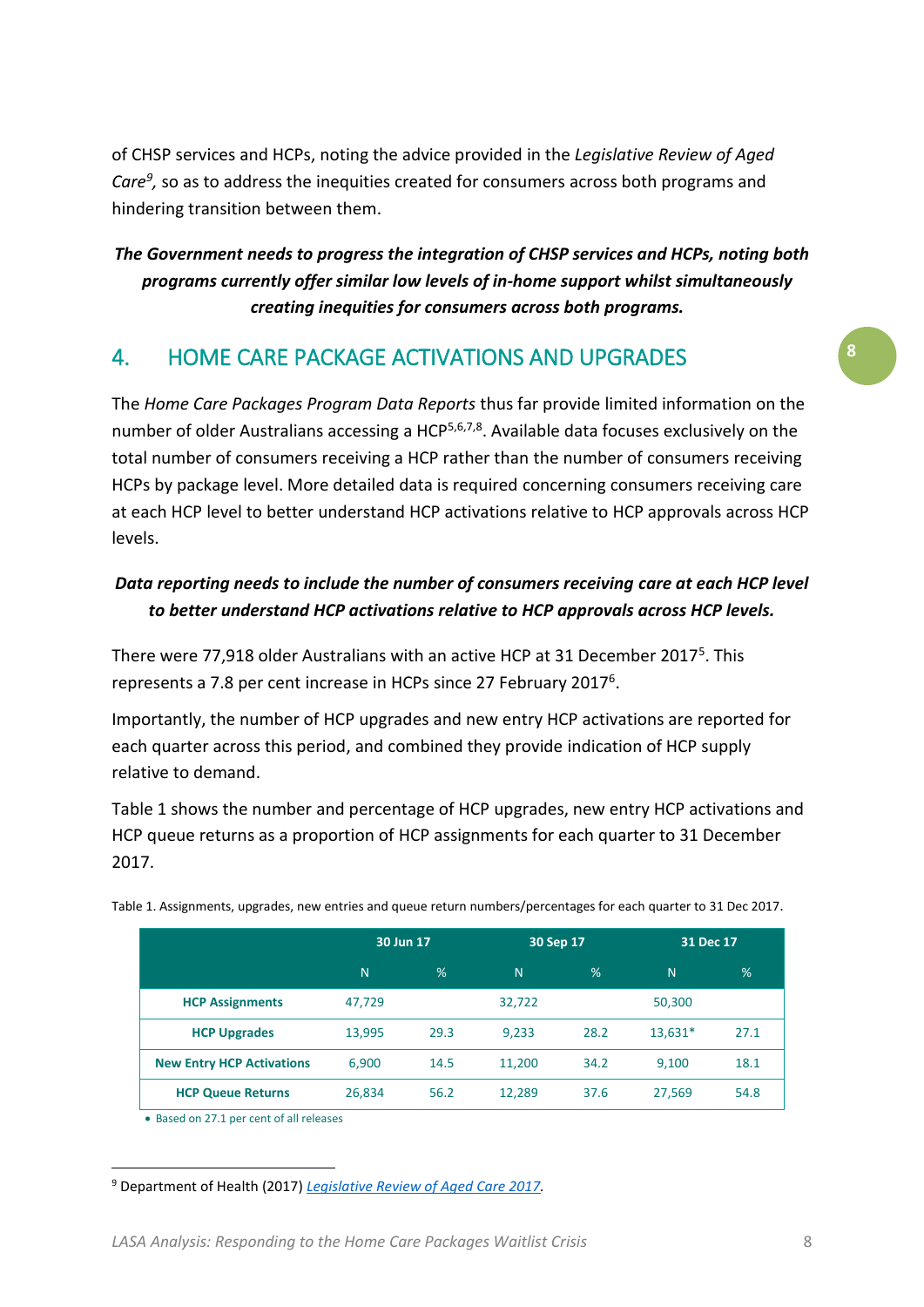There were 13,995, 9,233 and 13,631 HCP upgrades respectively, for each quarter to 31 December 2017. Concurrently, there were 6,900, 11,200 and 9,100 new entry HCP activations respectively, for each quarter to 31 December 2017, <sup>5,6,7,8</sup>.

The combined number of HCP upgrades and new entry HCP activations accounted for 20,895, 20,433 and 22,731 HCP activations respectively, for each quarter to 31 December 2017. This represents an average 21,353 consumers activating their assigned HCP during each quarter to 31 December 2017.

Given there is an average 33,014 HCP approvals for each quarter to 31 March 2018 that compares with an average 21,353 HCP activations for each quarter to 31 December 2017, the increase in the number of consumers on the national prioritisation is likely to continue.

It is evident from the analysis that HCP approvals outweigh HCP activations by an additional 50 per cent. Until such time that Government increases HCP activation levels such that they exceed the number of HCP approvals, the HCP waitlist crisis will inevitably continue.

#### *HCP approvals exceed HCP activations by near 50 per cent. Reduction of the number of consumers on the national prioritisation queue will require an increase in HCPs to a level whereby HCP activations exceed HCP approvals.*

HCP upgrades, new entry HCP activations and HCP queue returns from assigned HCPs not activated by consumers are also reported in Table 1 as a percentage of HCP assignments for each quarter to 31 December 2017. LASA acknowledges that the proportion of HCPs not activated by consumers in each quarter to 31 December 2017, ranging between 37.6 and 56.2 per cent of all HCP assignments, is considerable and requires further analysis to better understand consumer behaviour and the composition of the national prioritisation queue in determining to what extent it represents a robust measure of consumer demand ongoing<sup>1</sup>.

*The proportion of HCPs not activated by consumers once assigned is considerable and requires further analysis to better understand consumer behaviour and composition of the national prioritisation queue.* 

## <span id="page-8-0"></span>5. WAIT TIMES TO RECEIVE A HOME CARE PACKAGE

From 14 September 2017, consumers approved for a HCP on the national prioritisation queue have been able to access their individual expected wait time to receive their first interim HCP assigned at a level lower than that for which they have been approved. They can also access their individual expected wait time for their approved HCP level. Wait times vary depending a person's individual circumstances, including how long they have been waiting for care and their priority level<sup>7</sup>.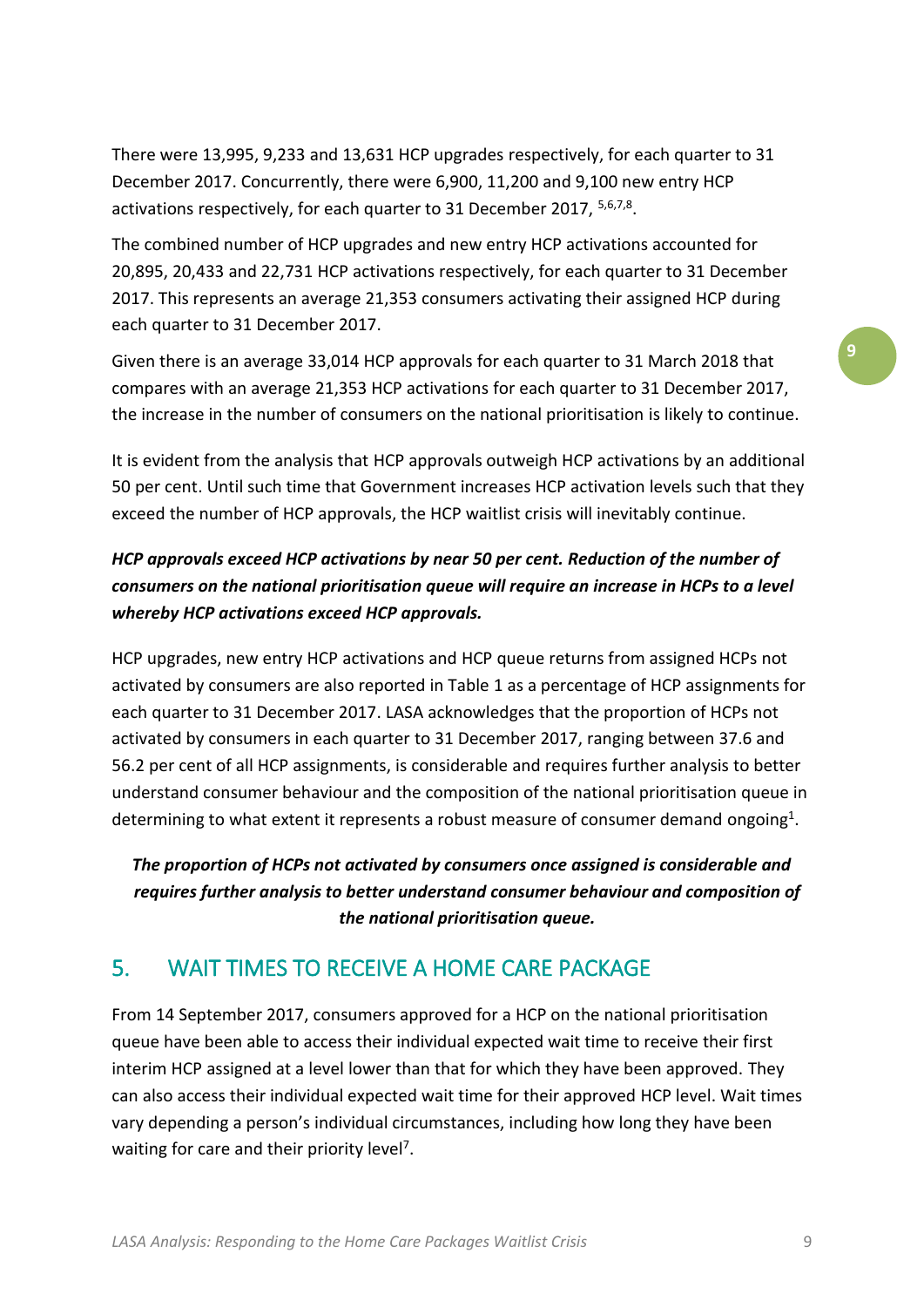Table 2 shows estimated maximum wait times for those consumers entering the medium priority queue on 31 March 2018<sup>5</sup>.

| Approved HCP Level | First Interim HCP Assignment | Time to First Interim HCP | Time to Approved HCP |
|--------------------|------------------------------|---------------------------|----------------------|
| Level 1            | Level 1                      | 3-6 months                | 3-6 months           |
| Level 2            | Level 1                      | 3-6 months                | 6-9 months           |
| Level 3            | Level 1                      | 3-6 months                | $12+$ months         |
| Level 4            | Level 2                      | 6-9 months                | $12+$ months         |

| Table 2. Estimated maximum wait time for people entering the medium priority queue at 31 March 2018, by HCP level. |  |  |  |  |  |  |  |
|--------------------------------------------------------------------------------------------------------------------|--|--|--|--|--|--|--|
|--------------------------------------------------------------------------------------------------------------------|--|--|--|--|--|--|--|

Estimated maximum waiting times for assignment of a consumer's *first interim HCP* on the medium priority queue as of 31 March 2018 are 3-6 months for HCPs at levels one through to three while level four HCP wait times are 6-9 months. In comparison, estimated maximum waiting times for assignment of a consumer's *approved HCP* on the medium priority queue as of 31 March 2018 are 3-6 months for a level one HCP, 6-9 months for a level two HCP, and more than 12 months for both level three and four HCPs<sup>5</sup>.

Noting that over 80 per cent of all older Australians on the national prioritisation queue are approved for a high level HCP, it is critical that additional high level HCPs be released from the national prioritisation queue so maximum wait times for high level HCPs to first interim HCPs and approved HCPs can be reduced as a matter of national priority.

The impact of lengthy wait times for older Australians awaiting a high level HCP will undoubtedly increase rates of hospital admissions and entry to residential care. Such impacts run counter to the intention of the *Home Care Packages Program*<sup>2</sup> to facilitate ageing in place.

#### *The wait time for older Australians to access a high level HCP is greater than 12 months. It is critical that maximum wait times for high level HCPs be reduced as a matter of national priority.*

## <span id="page-9-0"></span>6. CONSEQUENCES OF LENGTHY WAIT TIMES

The misallocation of HCPs relative to assessed need is exacerbated by lengthy wait times. The longer the period of time that lapses for a consumer between assessment of need and assignment of a HCP, the more likely the consumer's need will change. Consequences of lengthy wait times include increasing numbers of consumers with unmet needs or unspent funds following HCP assignment. LASA has reported on this dynamic to Government earlier this year, recommending a range of immediate and medium term actions including additional HCPs and actions concerning the accumulation of unspent HCP funds<sup>3</sup>.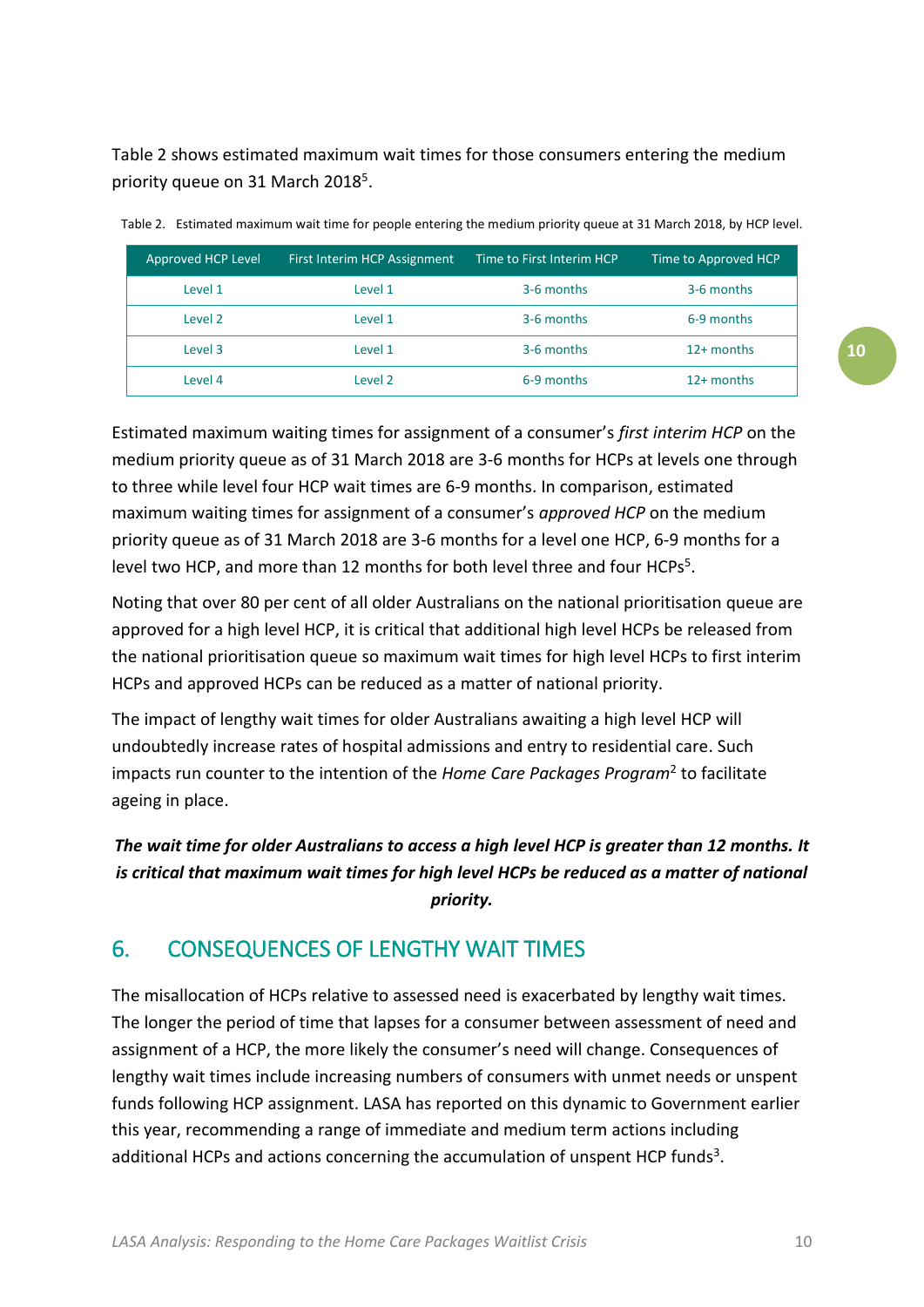LASA notes that the Aged Care Financing Authority (ACFA) has since identified unspent HCP funds at 30 June 2017 totalling \$329 million. ACFA also reported that the level of unspent funds could increase substantially in the medium term, recommending the review of policies concerning unspent package funds<sup>1</sup>.

*Lengthy wait times on the national prioritisation queue will increase the numbers of consumers with unmet needs or unspent funds following HCP assignment.*

#### <span id="page-10-0"></span>7. HIGH PRIORITY APPROVALS

The number of high priority HCP approvals during each quarter across the 12 month period to 31 March 2018 has ranged between 22.4 and 28.7 per cent of all HCP approvals. This compares with advice received by LASA Members throughout Australia who have reported ACATs as starting to focus on reducing high priority HCP approval numbers to no more than 15 per cent of all HCP approvals.

Figure 3 shows the proportion of high priority HCP approvals relative to all HCP approvals nationally and by state/territory for each quarter to 31 March 2018<sup>5,6,7,8</sup>. Based on the number of HCP approvals reported in each quarter to 31 March 2018, consumers and providers will continue to experience a decrease in high priority HCP approvals. This equates to a national estimate of 2,304 less high priority HCP approvals than were reported for the quarter to 31 March 2018. Some states can expect to experience more substantial decreases in the number of high priority HCP approvals compared with other states.



Figure 3. Percentage of high priority approvals relative to all HCPs, nationally and by state (with a 15 per cent target in red).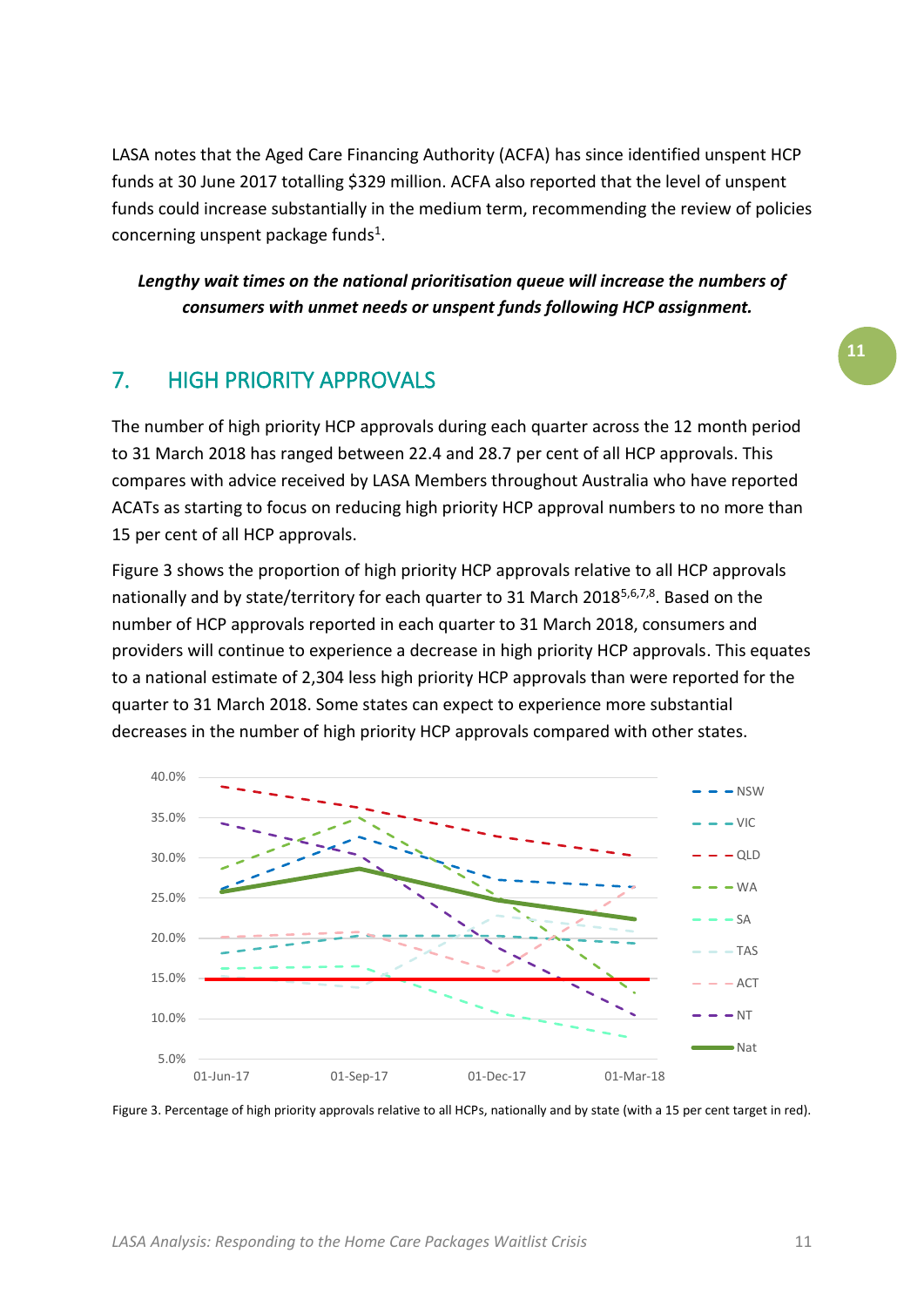Importantly, the Department of Health has issued the *ACAT Guidance for HCP High Priority<sup>10</sup>* with a focus on achieving consistency of assessment across Australia including both HCP levels and service priority<sup>5</sup>. The impact of reducing high priority HCP approvals on both consumers and providers is currently unclear, noting wait times for consumers on the national prioritisation queue have only been published for medium priority HCP approvals.

Lengthy wait times for HCP assignments will result in consumers on the national prioritisation queue having to pay for their interim care and support while awaiting for a HCP assignment. LASA is concerned that lengthy wait times may disadvantage consumers who cannot afford to pay for care and support in the interim period leading up to HCP assignment.

Government need to ensure that there is guidance for the identification of genuine financial disadvantage in determining HCP priority at assessment, so consumers with financial disadvantage can be prioritised for access to high level HCPs in the context of a capped HCP supply.

Such an approach is consistent with the principles for establishing a safety net for those consumers who cannot afford to pay for care and support, noting income means testing arrangements only apply following HCP assignment and not while consumers are on the national prioritisation queue.

#### *Government needs to factor in the identification of genuine financial disadvantage in prioritising access to HCPs in the context of a capped HCP supply.*

## <span id="page-11-0"></span>8. VARIATIONS IN THE HOME CARE PACKAGE RELEASE MODEL

ACFA have reported that the number of HCPs released at each package level will continue to be capped in line with the aged care target provision ratio and available budget<sup>1</sup>. Providers have sought to plan business operations and budget activities consistent with forecasted numbers of HCP releases.

Advice received by LASA Members throughout Australia, however, is that they have experienced a sudden drop in HCP releases during the last four months, since May 2018. Over this period, HCP assignments to older Australians on the national prioritisation queue have consistently been reported as only increasing for level one HCPs with some automatic HCP upgrades. This has been experienced by approved home care providers as a sudden variation to past HCP release patterns with no advice being issued by Government to the sector on any variation in HCP releases during this time. This situation risks approved

**.** 

<sup>10</sup> <https://agedcare.health.gov.au/acat-guidance-for-home-care-package-high-pr>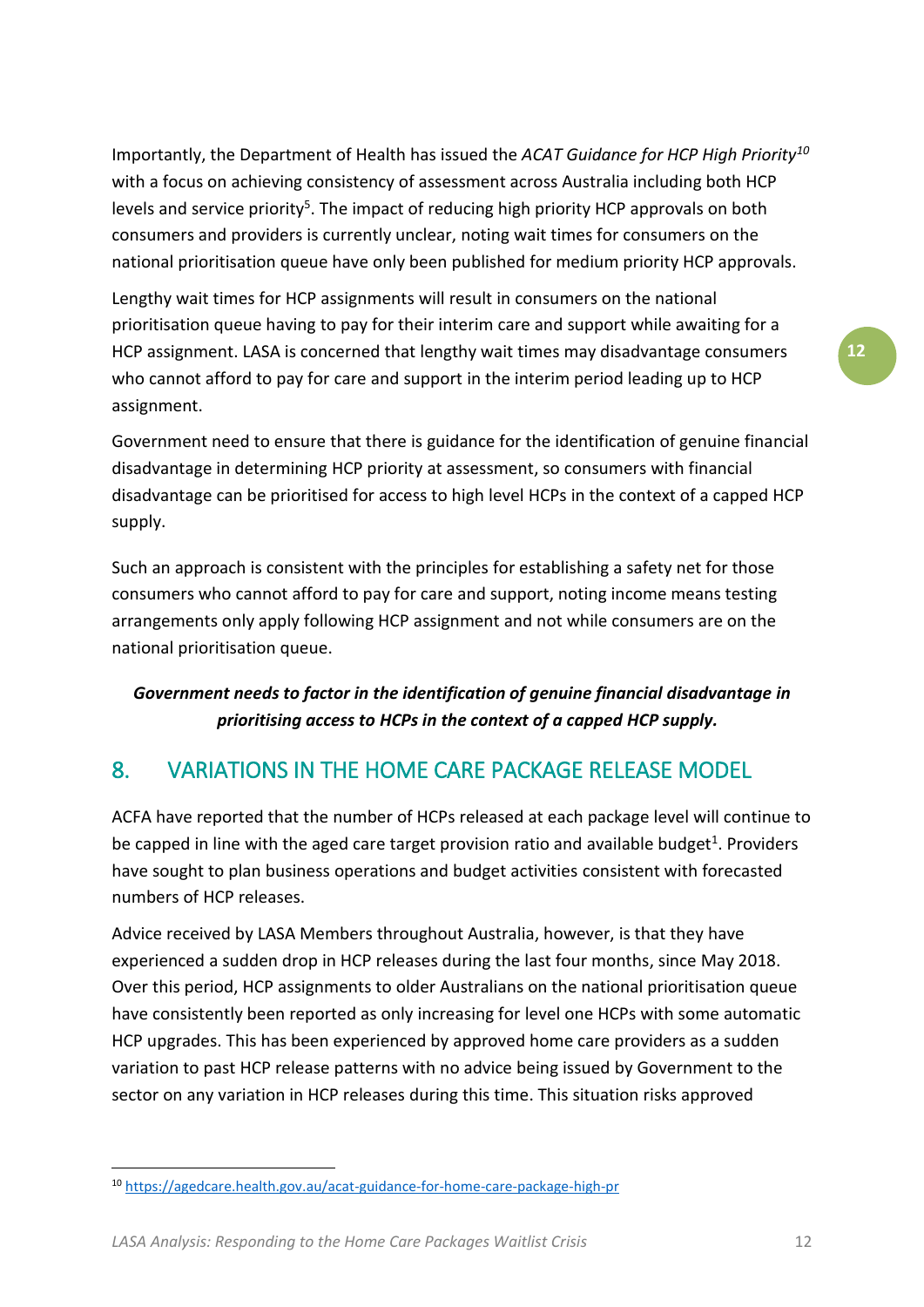provider viability, especially as many report significant program discharges and a reduction in funded care hours being available for their aged care workforce.

LASA has since written to the Minister for Aged Care regarding this matter with advice being provided that there may be variations in the number of HCPs released while there is an overall aim to release HCPs on a weekly basis to allow for business continuity. Advice provided is that HCP releases will continue to stabilise, with a more consistent release model expected during the 2018-19 financial year.

Timely communication to the sector is required, however, from Government when any future variation in the management of the HCP release model occurs. Additionally, mandated publishing of the Home Care Packages Program Data Report at 90 days post close of each data reporting period is required, noting providers were unable to access the last Home Care Packages Program Data Report for the quarter to 31 March 2018<sup>5</sup> until almost five-months after the end of the data reporting period.

*Timely communication is required from Government to the sector when variations in management of the HCP release model occur that may impact on business continuity.* 

*Mandated publishing of the Home Care Packages Program Data Report is required at 90-days after the close of each data reporting period.*

#### <span id="page-12-0"></span>9. CONCLUSION

LASA's comprehensive analysis of available HCP data has identified inherent problems in the current HCP funding model in responding to consumer demand on the national prioritisation queue.

Over 80 per cent of consumers on the queue are awaiting a high level HCP, being indicative of *existing* demand. Furthermore, the current number of HCP approvals exceeds the current number of HCP activations, this being indicative of *emerging* demand. In the context of the current HCP funding parameters, the number of consumers on the national prioritisation queue will continue to grow noting it has already grown by a third in the 12 months to 31 March 2018.

Wait times for older Australians on the national prioritisation queue who are waiting for a high level HCP exceed 12 months in duration and are indicative of consumers needing to engage in private in-home care arrangements where they can afford to do so. Consumers may otherwise be forced to enter residential care which runs counter to the principle of ageing in place.

Additionally, lengthy wait times on the national prioritisation queue will increase the numbers of consumers with unmet needs or unspent funds following HCP assignment. This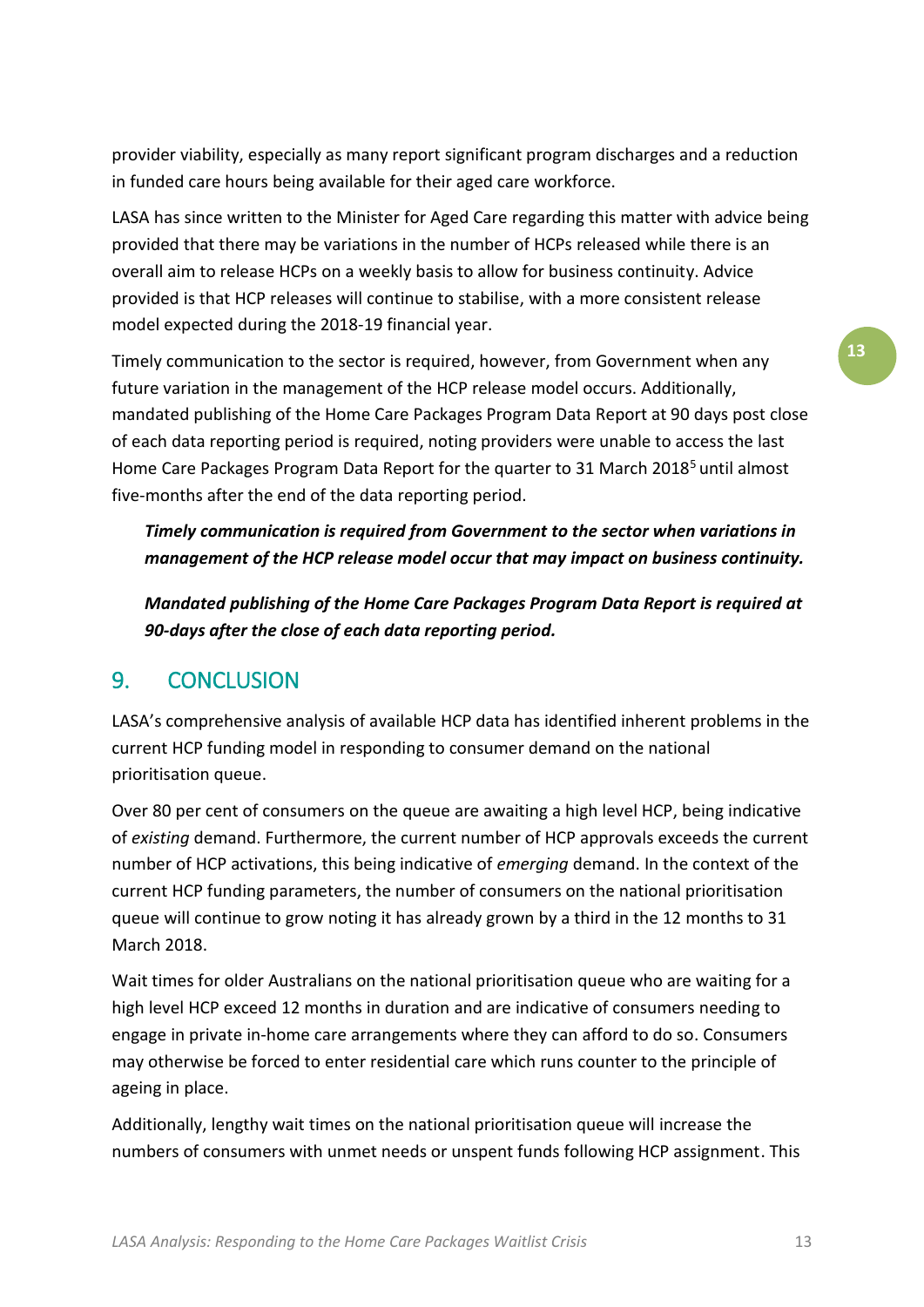further compromises the integrity of the *Home Care Package Program*<sup>2</sup> in being responsive to the needs of older Australians and supporting ageing in place.

Government need to address the HCP waitlist crisis as a matter of urgency. Noting there are near 132,000 HCP approvals made each year with near 97,000 consumers also accessing HCPs each year<sup>1</sup>, an estimated increase of 60,000 HCPs is required to respond to both existing and emerging demand.

LASA's analysis indicates that an increase of 60,000 HCPs has the potential to reduce the HCP waitlist by near 70 per cent over three years. A 70 per cent reduction has been modelled, noting further analysis is required to better understand consumer behaviour and composition of the national prioritisation queue.

It should also be noted that the modelled increase of 60,000 HCPs, while targeting a 70 per cent reduction in the number of consumers on the national prioritisation queue over the next three years; also provides a sufficient HCP activation base relevant to emerging HCP demand from which to consider the requirements for a population-based ratio for supply of HCPs relative to the increasing number of consumers who will require care ongoing.

LASA notes that ACFA have acknowledged the limitations of the current home care target provision ratio with reference to an alternate population-based ratio to measure relative supply in the future<sup>1</sup>. This would enable measurement of the *Home Care Packages Program's* performance using the number of consumers receiving care, HCP activations, instead of operational places.

Importantly, Government need to plan for the necessary increase in the number of HCPs that is required during the next three year term above current forward estimates announced in the 2018-19 Federal Budget<sup>4</sup>. This plan should include consideration for improving HCP assessment, approval and assignment processes, noting LASA's earlier recommendations in this regard<sup>3</sup>.

Government will also need to give due consideration to the requirements and actions necessary for accessing additional funding that could be drawn from a range of sources above additional Government funding, including accumulated unspent HCP funds, consumer contributions, and through the redistribution of program funding that can occur in accounting for integration of CHSP services with HCPs.

LASA will continue to engage with Government and other key stakeholders concerning the future home care reforms in this respect, demonstrating industry leadership in working with our Members to identify key aged care issues, consider appropriate solutions, and advocate with authority and influence to enhance the delivery of aged care programs on behalf of LASA Members and older Australians.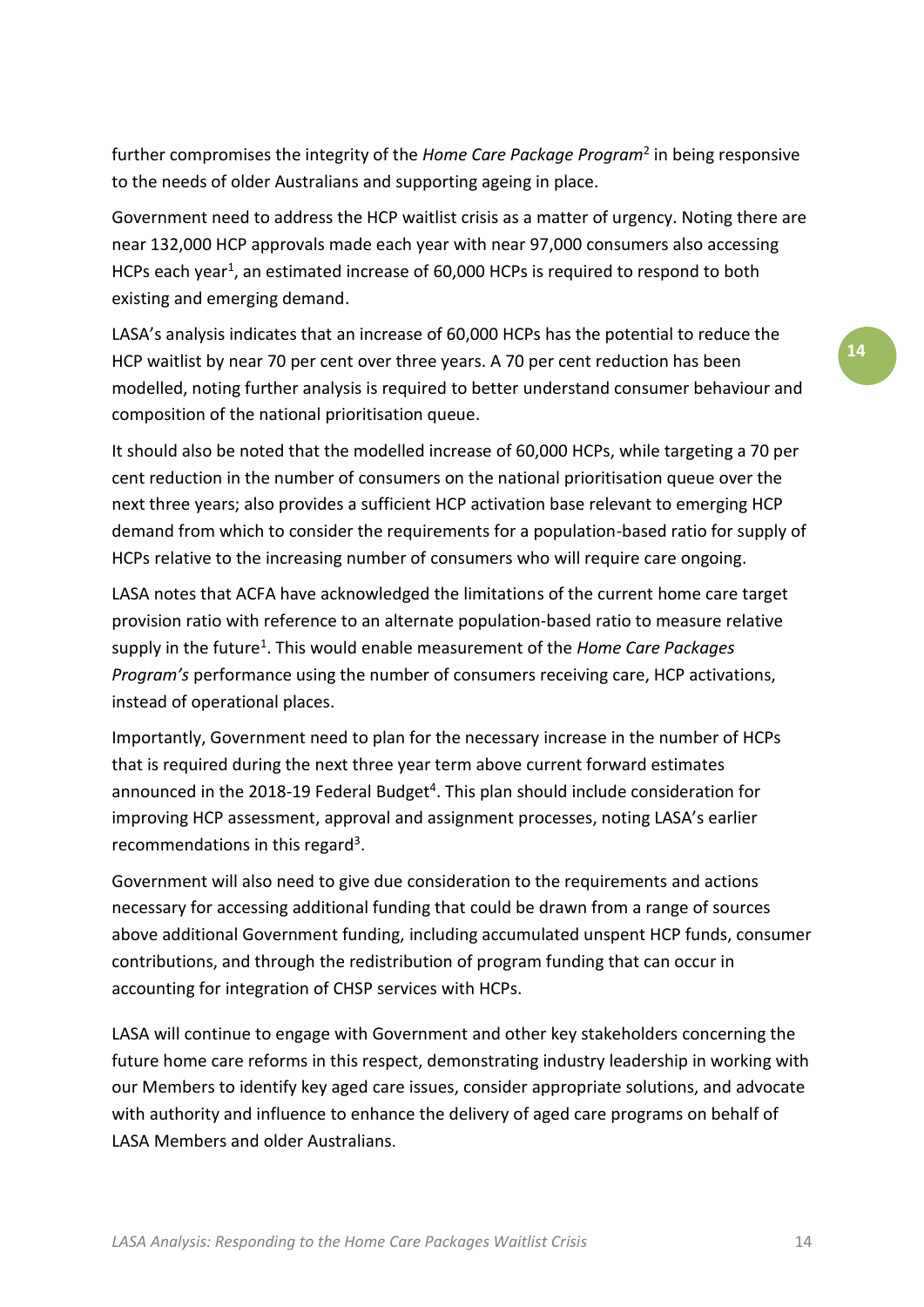## <span id="page-14-0"></span>10. RECOMMENDATIONS

1) That Government undertake detailed modelling and provide additional funding to increase the number of HCPs made available to consumers during the next three year term above current forward estimates announced in the 2018-19 Federal Budget<sup>4</sup> and accounting for LASA's current analysis of the required response to address the HCP waitlist crisis.

It is noted that approximately \$100M annually will afford additional HCPs to the equivalent of either:

- 7,000 x Level 2 HCPs,
- 3,000 x Level 3 HCPs, or
- 2,000 x Level 4 HCPs.
- 2) That Government review key policies contributing to the accumulation of excessive unspent funds where funds allocated to consumers exceed amounts consistent with contingency principles.
- 3) That Government progress the integration of CHSP services and HCPs consistent with advice provided in the *Legislative Review of Aged Care 2017*<sup>3</sup> , noting both programs offer similar levels of in-home support whilst simultaneously creating inequities for consumers across both programs.
- 4) That Government undertake further analysis to better understand consumer behaviour and composition of the national prioritisation queue.
- 5) That Government factors in the identification of genuine financial disadvantage during assessment processes in prioritising HCP approvals in the context of a capped HCP supply and lengthy wait times to HCP assignment. Such an approach is consistent with the principles for establishing a safety net for those consumers who cannot afford to pay for care and support while waiting on the national prioritisation queue.
- 6) That the Government legislate the release of successive Home Care Packages Program Data Reports at 90 days after the close of the respective data reporting period.
- 7) That the Department of Health publish data in subsequent Home Care Packages Program Data Reports that includes estimated maximum wait times for consumers with high priority HCP approvals.

**15**